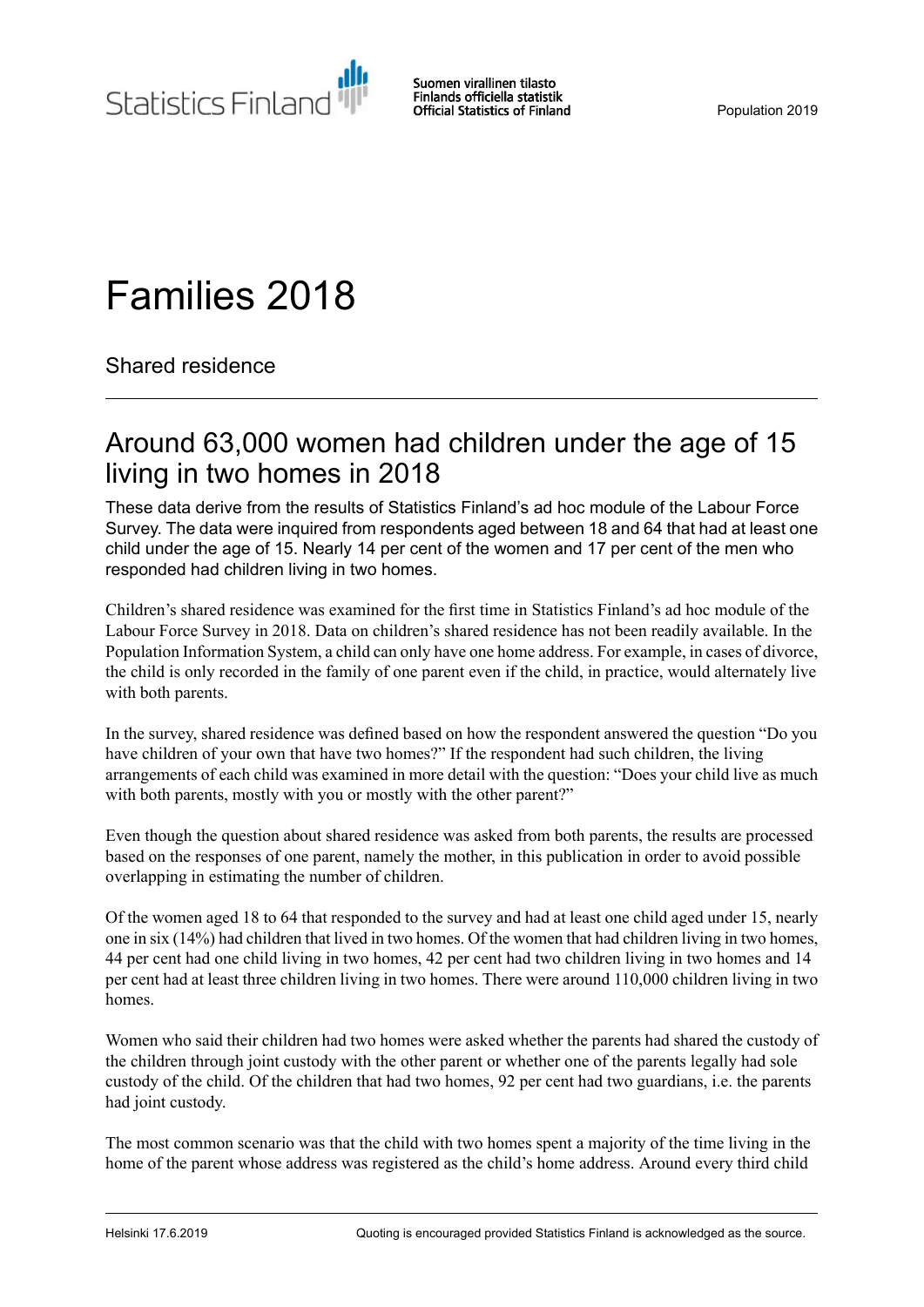lived equally much with both parents. It was extremely rare that the child lived most of the time with the parent whose address was not registered as the child's home address.

Of the children with two homes that lived mostly with their mother, around 40 per cent regularly also lived with their father, for example on weekends.



#### **Children with two homes by living arrangements in 2018, %**

Shared residence usually refers to a child, whose parents are no longer living together, lives alternately with both parents in two different homes. A rarer form of shared residence is that the child remains in the same home, but the parents change homes and, for example, live with the child in alternate weeks. How often the turn changes vary. The periods can be regular, for example, one week with one parent and the next with the other parent or the home can be changed more irregularly depending on the situation.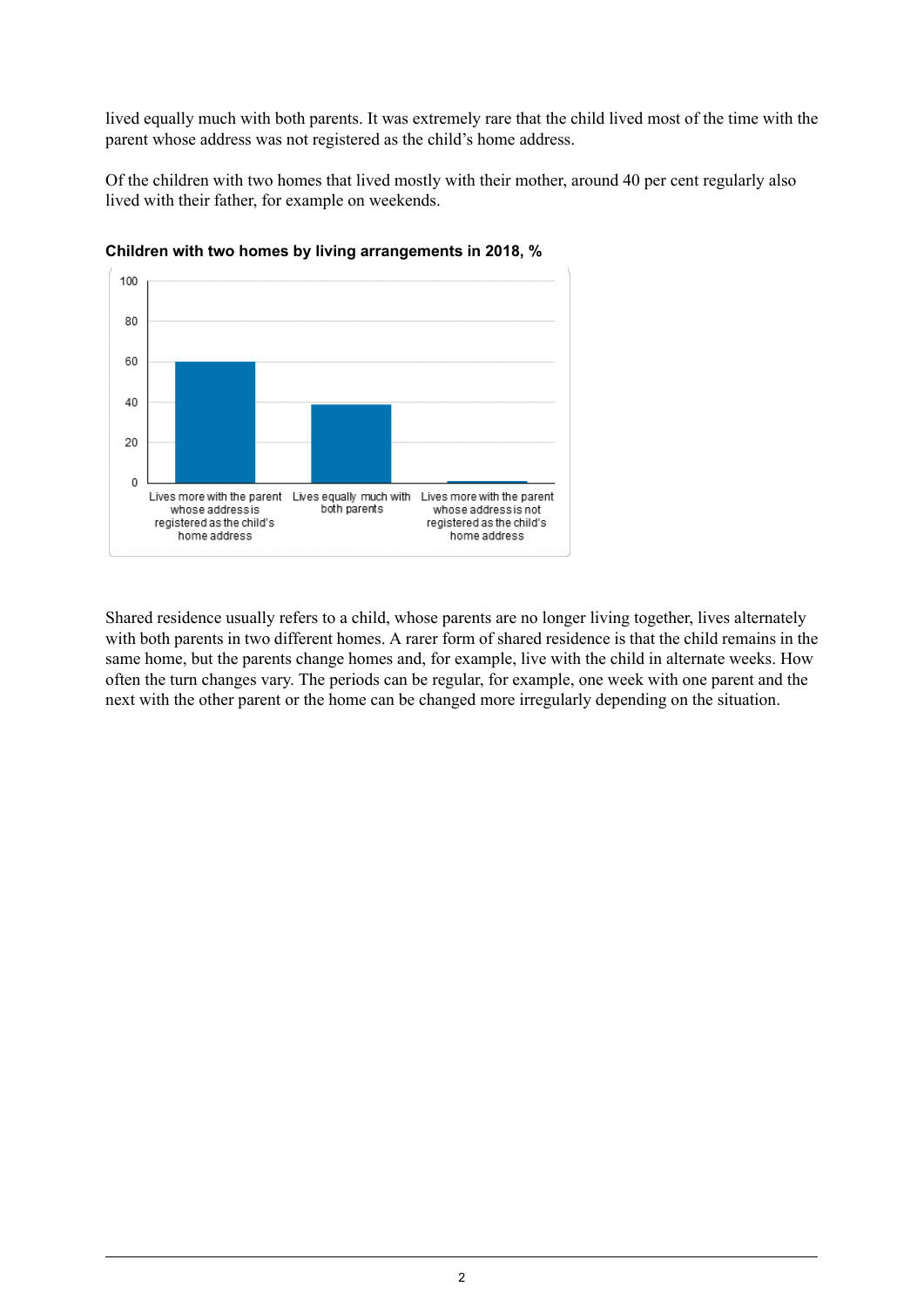## Contents

|--|--|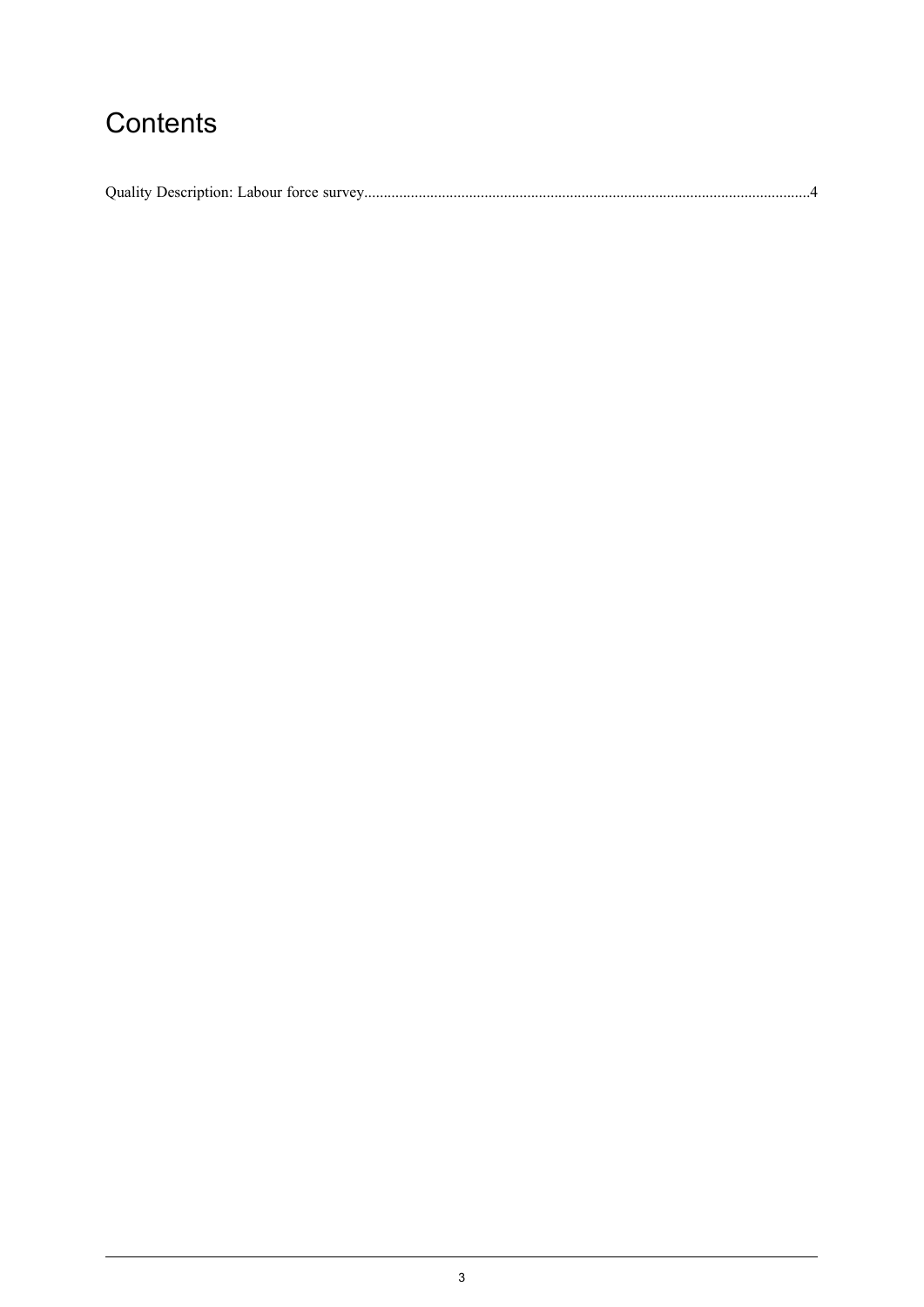## <span id="page-3-0"></span>Quality Description: Labour force survey

## 1. Relevance of statistical information

The Labour Force Survey is a sample survey used in the compilation of monthly, quarterly and annual statistics on participation in the labour market, employment, unemployment and working hours among the population aged between 15 and 74. The data content of the Survey is based on an EU regulation, and the Survey sample includes approximately 12,000 persons every month. The information provided by the respondents is used to draw a picture of the activities of the entire population aged between 15 and 74 on the labour market during one week. In the basic classification of labour market status, the population is divided into the employed, the unemployed and the economically inactive. The active population (labour force) consists of the employed and the unemployed.

The Survey provides an up-to-date and comprehensive picture of the active population (labour force) and changes on the labour market. Public attention focuses each month especially on the changes in employment and unemployment from the corresponding month of the previous year. Seasonally adjusted figures are used to monitor the trend of the changes. The Survey also provides information about persons of working age who are not employed or job seekers. Since 2003, information has also been obtained from a subsample about the structure of households and the activities of all household members aged 15 to 74 relative to the labour market. A description of the data content of the Labour Force Survey is available at: [http://tilastokeskus.fi/til/tyti/tyti\\_2008-02-19\\_tlu\\_001\\_en.html](http://tilastokeskus.fi/til/tyti/tyti_2008-02-19_tlu_001_en.html).

The monthly and quarterly results of the Labour Force Survey describe the seasonal and trend variation of employment. The Labour Force Survey time series describe long term changes in the labour market. Annual averages describe the active population, that is, the employed and the unemployed, and the economically inactive persons by, for instance, industry, occupation, education, age, gender and area.

The results of the Survey are used in preparing, among other things, labour market projections and plans, as support for decision-making and in the monitoring of the effects of different measures on employment. Key users of the results are ministries, authorities responsible for regional planning, employers' and employees' organisations, universities and research institutes, international organisations and the European Union. At Statistics Finland the data are used in, for instance, calculations of National Accounts. The Statistical Office of the European Communities, Eurostat, steers the content of the Survey and monitors its quality. Eurostat produces structural indicators and other statistics from the quarterly data that are submitted to it.

The concepts and definitions used in the Survey comply with the recommendations of ILO, the International Labour Organisation of the UN, and the regulations of the European Union on official statistics. The current data content of the Labour Force Survey is mainly based on the EU Regulations concerning Labour Force Surveys (Nos 577/98, 2257/2003 and 430/2005). A detailed description of the EU Labour Force Survey is available at:

[http://ec.europa.eu/eurostat/statistics-explained/index.php/Labour\\_market\\_and\\_Labour\\_force\\_survey\\_\(LFS\)\\_statistics.](http://ec.europa.eu/eurostat/statistics-explained/index.php/Labour_market_and_Labour_force_survey_(LFS)_statistics) Since 1999 a harmonised EU ad hoc survey with an annually changing topic has been conducted in connection with the Labour Force Survey. Further information about the ad hoc surveys can be found (in Finnish) at: [http://tilastokeskus.fi/til/tyti/tyti\\_2018-04-12\\_men\\_001.pdf](http://tilastokeskus.fi/til/tyti/tyti_2018-04-12_men_001.pdf).

In 2018, the topic of the ad hoc module was reconciliation between work and family life. A few national questions related to the topic were also added to the interview. The inquiry was based on the sample of the Labour Force Survey. Target persons aged 18 to 64 were interviewed for the inquiry in the fifth interview round of the Labour Force Survey. Especially persons with children aged under 15 were of interest.

Over 13,000 persons responded. The results have been weighted to correspond with the entire population aged 18 to 64. The effects of non-response on the results were corrected by using so-called weight calibration. The following register data were used in the weight calibration: sex, age, education and area. In addition to population data, for example, data on employment, number of children and the age of the youngest child were utilised in the calibration.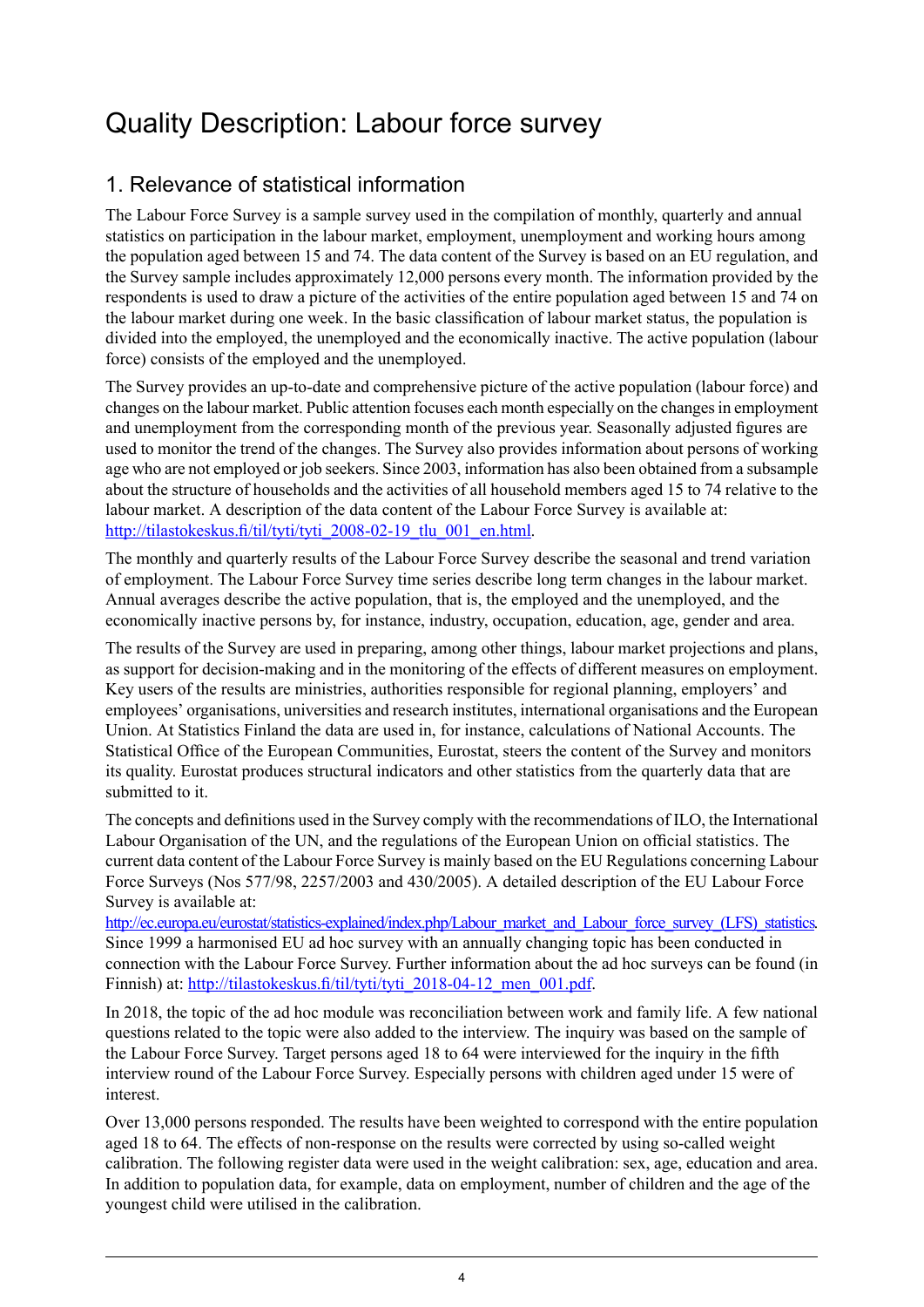#### Concepts:

- A person is **employed** if he/she has during the survey week been in gainful employment at least one hour against wages or salary or fringe benefits, or to make profit. Employees temporarily absent from work during the survey week are also classified as employed if the reason for absence is maternity or paternity leave or own illness or the absence has lasted for under three months. A self-employed person or an unpaid worker in an enterprise of a family member is calculated in employed regardless of the length or reason for absence.
- A person is **unemployed** if he/she is without work during the survey week (not in paid employment or working as self-employed), has actively sought employment in the past four weeks as an employee or self-employed and would be available for work within two weeks. A person who is without work and waiting for an agreed job to start within three months is also classified as unemployed if he/she could start work within two weeks. Persons laid off for the time being who fulfil the above-mentioned criteria are also counted as unemployed.
- All persons aged 15 to 74 who were employed or unemployed during the survey week belong to the **active population**. The concept of labour force can also be used of the active population.
- The **economically inactive population** consists of persons who are not employed or unemployed during the survey week. The concept of persons not in labour force can also be used of the inactive population.

Explanations for other concepts of the Labour Force Survey can be found at: [http://tilastokeskus.fi/til/tyti/kas\\_en.html](http://tilastokeskus.fi/til/tyti/kas_en.html).

**The classifications** used in the Labour Force Survey include the Standard Industrial Classification (TOL 2008, NACE Rev. 2), the Classification of Occupations 2010 (ISCO-08), the Classification of Socio-economic Groups 1989 (based on the Classification of Occupations 2010) and the Classification of Education 2016 (ISCED 2011) as well as the regional classification into Major Regions, Regional State Administrative Agencies (AVI), Centres for Economic Development, Transport and the Environment (ELY Centre) and Regions.

## 2. Methodological description of the statistical survey

The population of the Labour Force Survey consists of persons aged between 15 and 74 who are permanent residents of Finland. The population also comprises persons residing temporarily (for under one year) abroad as well as foreign nationals registered in the Finnish Population Information System whose stay in Finland will last for at least one year (<http://vrk.fi/en/registration-of-foreign-citizens>).

The sample of the Labour Force Survey is drawn twice a year as a stratified random sample from Statistics Finland's population database, which is based on the Central Population Register. The survey is a panel survey in which one person is interviewed five times. The interviews are conducted every three months, apart from the fourth interview which is conducted six months after the third interview. The first and last interviews are 15 months apart. The sample of each month consists of approximately 12,000 persons, which is, on the average, every 300th person in the population. The sample for one survey month consists of five rotation groups which have entered the survey at different points of time. The sample changes gradually so that different persons answer the questions during three consecutive months. In consecutive quarters three-fifths of the respondents are the same. In consecutive years the overlap is two-fifths. The data are collected from all weeks of the year.

In most European countries the Labour Force Survey data are collected from a sample of households, which means that all members of a household living at the same address are interviewed at the same time. Besides Finland, Sweden, Denmark and Switzerland are the only other countries were the sample is based on individual persons, i.e. only the target persons drawn into the sample are interviewed. However, the EU regulation also requires data concerning households and in Finland this has been solved by exploiting the panel nature of the Labour Force Survey. In addition to the basic interview, a household interview is conducted on the fifth interview round to ascertain the members who belong to the household of the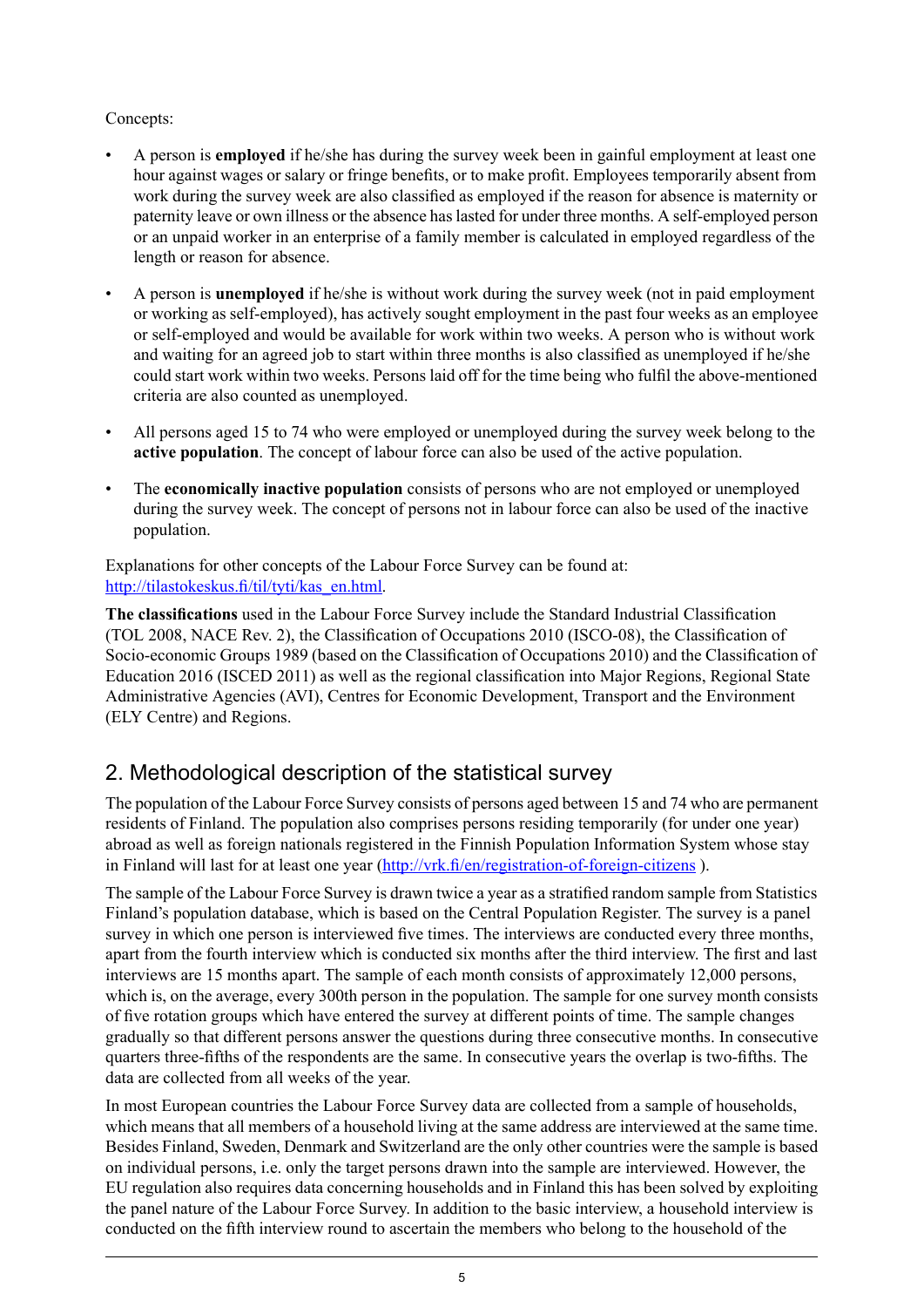interviewee and the activity of the household members aged 15 to 74 on the labour market. So that the data would describe the whole population, a supplementing sample is added to it of households in which all members are aged 75 or over. Children under the age of 15 and persons aged over 75 are not interviewed in the Labour Force Survey, but certain data are imputed for them to describe their status on the labour market.

The household data enable examinations of, for instance, employment in the family and the joint status of both spouses on the labour market. In 2018, the household data comprised approximately 47,000 persons who formed 20,000 households. The household data for the Labour Force Survey have been collected by the present method since 2003 and the data can mainly be published starting from the year 2004.

The data content of the survey varies by survey round. Certain basic pieces of information are inquired in the first round and checks are then made in subsequent rounds to see whether they have remained unchanged. The data content is wider in the last, or the fifth, survey round which includes the household module, the annual ad hoc module with variable topics, as well as certain additional questions concerning the main job.

Statistics Finland's interviewers collect the data with computer-assisted telephone interviews. In 2018, around 95,000 persons were interviewed for the Labour Force Survey. The response rate of this survey was 66 per cent, on average.

The results from the sample are weighted to correspond to the entire population aged between 15 and 74. The effects of non-response on the results are corrected by using so called weight calibration, in which weighting is used to produce the correct population distributions by area, gender and age. Information from the job seeker register of the Ministry of Economic Affairs and Employment is also used as supplementary data.

Like all figures collected with a sample survey, the figures of the Labour Force Survey are so called estimates. An **estimate** is an estimation of a quality of the population derived by applying a mathematical procedure (estimation) to sample observations. For example, the number of the unemployed published in a certain month is an estimate of the number of unemployed persons aged between 15 and 74 in Finland obtained by such a procedure.

Quarterly and annual estimates are averages of monthly estimates. Working days and hours worked are estimated basing on the number of calendar days in the month concerned. Quarterly and annual estimates of working days and hours worked are sums of monthly estimates.

The employment and unemployment figures of the Labour Force Survey vary relatively regularly in different months of the year. So-called trends are also published from the Labour Force Survey. Variation which occurs annually in similar ways has been removed from these trends. The direction of long-term developments and cyclical variations are easier to see from a trend than from unadjusted monthly data. Due to the method used, the last data of the trend become slightly revised when the data of the following month are inserted into the time series. This preliminary nature of trends should be taken into account when drawing conclusions. Starting from June 2007, the trend components of the time series have been calculated with the Tramo/Seats method recommended by Eurostat, the Statistical Office of the European Communities. Further information about the trend and limitations in its use can be found at: [http://tilastokeskus.fi/til/tramo\\_seats\\_en.html](http://tilastokeskus.fi/til/tramo_seats_en.html).

## 3. Correctness and accuracy of data

The reliability of the figures of the Labour Force Survey is affected by non-response (see above), measurement errors and random variation due to sampling.

Measurement errors arise from, among other things, differences in interpreting or understanding of the questions, respondents' inability to recall or unwillingness to give certain information, or erroneous recording of answers. Development and testing of the questions, interviewer instructions and the user interface, and training of interviewers are measures used to contain measurement errors.

Random variation due to sampling means that figures calculated from different samples deviate somewhat from each other. When evaluating roughly the magnitude of random variation due to sampling in different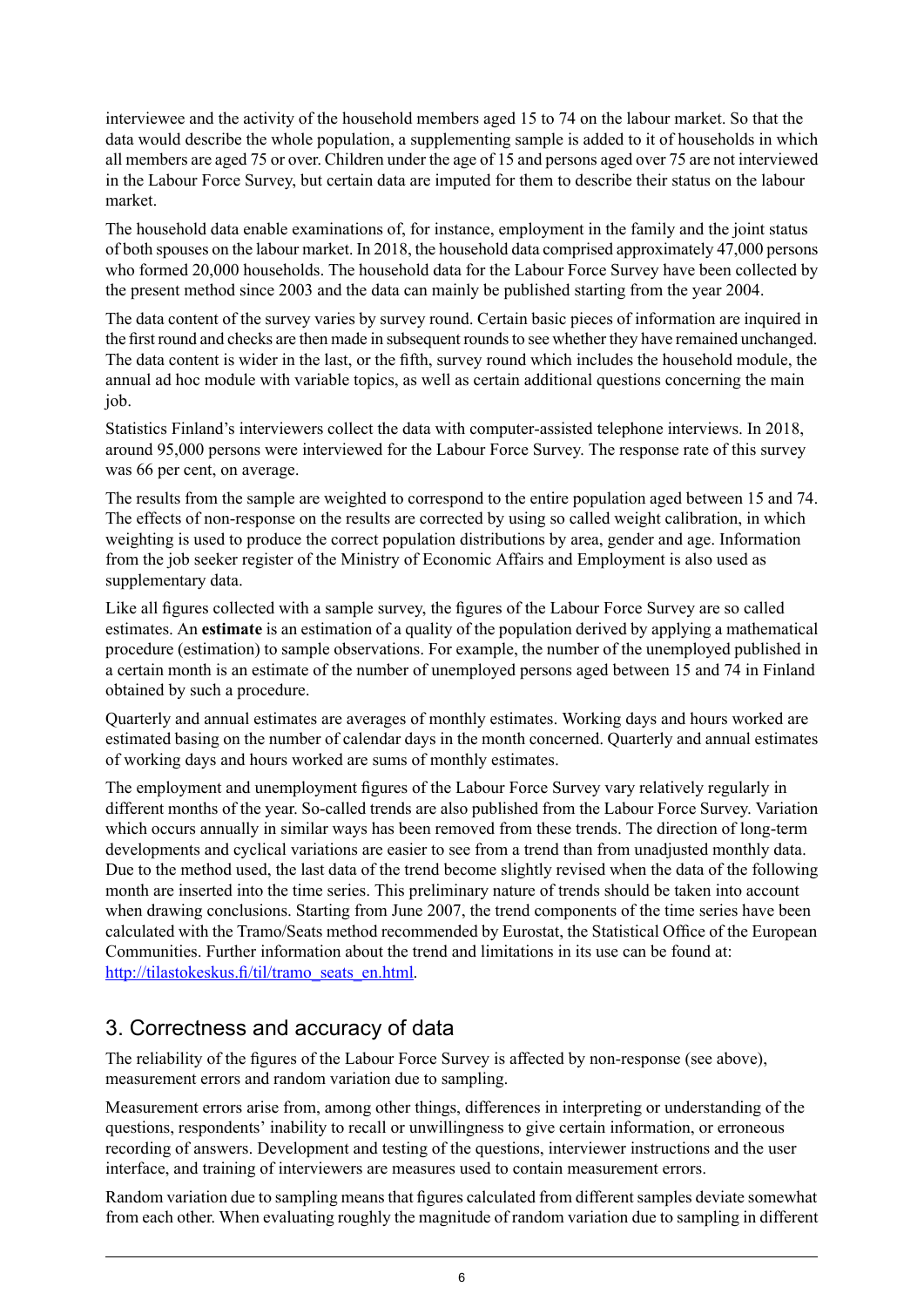situations, the main principle is that **1) the larger the sample is from which the figures are calculated and 2) the larger the population described by the figures is, the less uncertainty due to sampling there will be in the figures**. For instance, quarterly figures are more accurate than monthly figures in describing the same phenomenon, as quarterly data have been collected by interviewing three times the number of personsinterviewed for monthly data. Annual figures are the most accurate. The latter principle means that the figures of the employed and the unemployed, that is the estimates, based on a sample of the same size are the more accurate the larger the subgroup they apply to. As the relevant subgroup becomes smaller, random variation due to sampling increases. Therefore e.g. the numbers of the unemployed in different age groups or in different areas are not as reliable as the number of all the unemployed.

Inaccuracy due to sampling is assessed with the **standard error** of the estimate. The magnitude of the standard error is influenced by the size of the sample and the variance of the variable being investigated. Standard error can be used to calculate the **confidence interval**, within which the value of the population lies with a certain probability. The **95 per cent confidence interval** used in the Labour Force Survey **is the interval within which the real value of the characteristic being investigated lies with 95 per cent probability**. For instance, if the estimate for the number of unemployed persons in a certain month is 230,000 and itsstandard error is 7,700, the 95 per cent confidence interval of the number of the unemployed is  $230,000 \pm 15,100$ , i.e.  $214,900-245,100$  persons. The share to be added to the estimate or deducted from it, in this case 15,100, is obtained by multiplying the estimate's standard error with the 1.96 coefficient of the 95 per cent confidence interval. This share describes the inaccuracy caused by random variation due to sampling and is called the **margin of error**.

#### Examples of the accuracy of the number of the employed and the unemployed by size of subgroup

To illustrate the magnitude of random variation, examples of the estimates of different numbers of the employed and the unemployed, their margins of error and other key figures of reliability are presented in the following tables 1-3. The magnitude of random variation in the examples is a rough estimate of the upper boundary of random variation, when the figure being investigated is **a correspondingly large estimate of the number of the employed or the unemployed by gender, age or region**. In correspondingly large subgroups by industry, the margin of error is wider. The examples in table 1 refer to monthly estimates. Tables 2-3 include the corresponding data for quarterly and annual estimates.

|                   |           | Monthly estimate Monthly estimate's<br>margins of error<br>(95% confidence interval) | Standard error | Relative<br>standard<br>error |
|-------------------|-----------|--------------------------------------------------------------------------------------|----------------|-------------------------------|
|                   | persons   | persons                                                                              | persons        | $\%$                          |
| <b>Employed</b>   | 2 400 000 | ± 27800                                                                              | 14 200         | 0,6                           |
|                   | 1 200 000 | ± 21000                                                                              | 10700          | 0,9                           |
|                   | 600 000   | ± 15300                                                                              | 7800           | 1,3                           |
|                   | 300 000   | ± 11600                                                                              | 5900           | 2,0                           |
|                   | 100 000   | ± 6700                                                                               | 3400           | 3,4                           |
|                   | 50 000    | ± 4700                                                                               | 2 4 0 0        | 4,8                           |
|                   | 10 000    | ± 2900                                                                               | 1 500          | 15,0                          |
| <b>Unemployed</b> | 230 000   | ± 15 100                                                                             | 7700           | 3,3                           |
|                   | 120 000   | ± 11800                                                                              | 6 0 0 0        | 5,0                           |
|                   | 90 000    | ± 10 800                                                                             | 5 500          | 6,1                           |
|                   | 60 000    | ± 9000                                                                               | 4 600          | 7,7                           |
|                   | 30 000    | ± 6900                                                                               | 3500           | 11,7                          |
|                   | 20 000    | ± 5100                                                                               | 2600           | 13,0                          |
|                   | 10 000    | ± 3700                                                                               | 1900           | 19,0                          |

#### **Table 1. Examples of the accuracy of monthly estimates of different sizes: the numbers of the employed and the unemployed by gender, age and region.**1)

1) The data can be used as indicative estimates of the accuracy of comparable numbers of the employed and unemployed by gender, are and region.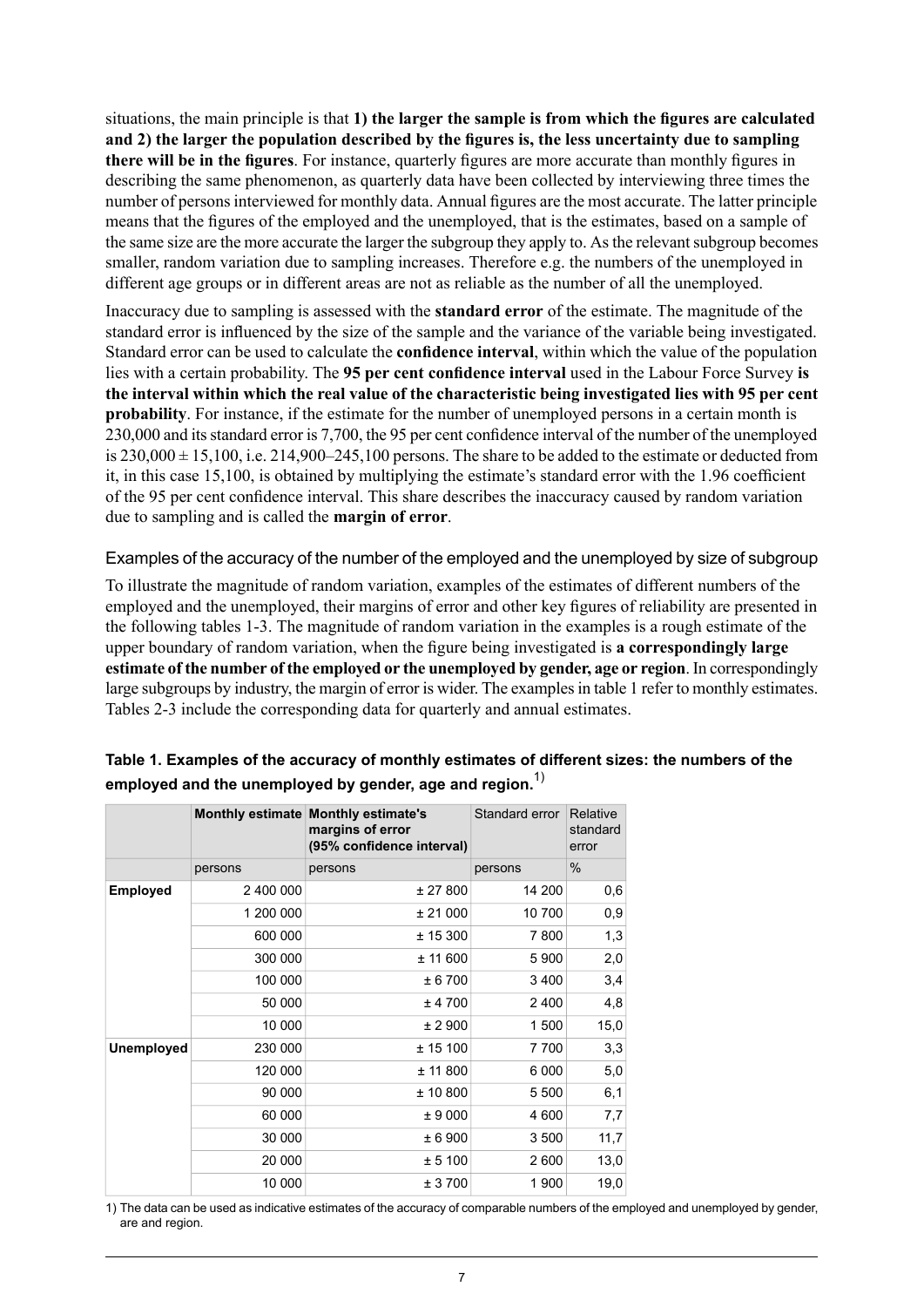We can see from table 1 that if the monthly estimate of the employed in the subgroup is 300,000 persons, the real number of the employed lies, with a probability of 95 per cent, within the range  $300,000 \pm 11,600$ persons. The size of this confidence interval relative to the size of the estimate is clearly larger than the corresponding share in the large estimate on the first row of the table. For estimates of less than 300,000 persons the confidence intervals are relatively even wider.

A comparison of data in tables 1–3 illustrates also that annual and quarterly data are more accurate than monthly data. The 95 per cent confidence interval corresponding to the estimate of the employed in a subgroup of 300,000 persons examined above, that is  $300,000 \pm 6,700$  persons (table 2), is clearly narrower than the confidence interval of the monthly estimate. Annual estimated are even more accurate than quarterly estimates (table 3). This difference in accuracy is, however, not as large as the corresponding difference between monthly and quarterly data.

|                   |           | Quarterly estimate Quarterly estimate's<br>margins of error<br>(95% confidence interval) | Standard error | Relative<br>standard<br>error |
|-------------------|-----------|------------------------------------------------------------------------------------------|----------------|-------------------------------|
|                   | persons   | persons                                                                                  | persons        | $\%$                          |
| <b>Employed</b>   | 2 400 000 | ± 16100                                                                                  | 8 2 0 0        | 0,3                           |
|                   | 1 200 000 | ± 12500                                                                                  | 6400           | 0,5                           |
|                   | 600 000   | ± 8800                                                                                   | 4 500          | 0,8                           |
|                   | 300 000   | ± 6700                                                                                   | 3400           | 1,1                           |
|                   | 100 000   | ± 4700                                                                                   | 2400           | 2,4                           |
|                   | 50 000    | ± 3900                                                                                   | 2 0 0 0        | 4,0                           |
|                   | 10 000    | ± 2000                                                                                   | 1 000          | 10,0                          |
| <b>Unemployed</b> | 230 000   | ± 8800                                                                                   | 4 500          | 2,0                           |
|                   | 120 000   | ± 6900                                                                                   | 3500           | 2,9                           |
|                   | 90 000    | ± 6100                                                                                   | 3 100          | 3,4                           |
|                   | 60 000    | ± 5100                                                                                   | 2600           | 4,3                           |
|                   | 30 000    | ± 3500                                                                                   | 1800           | 6,0                           |
|                   | 20 000    | ± 3100                                                                                   | 1600           | 8,0                           |
|                   | 10 000    | ± 2400                                                                                   | 1 200          | 12,0                          |

**Table 2. Examples of the accuracy of quarterly estimates of different sizes: the numbers of the employed and the unemployed by gender, age and region.**1)

1) The data can be used as indicative estimates of the accuracy of comparable numbers of the employed and unemployed by gender, are and region.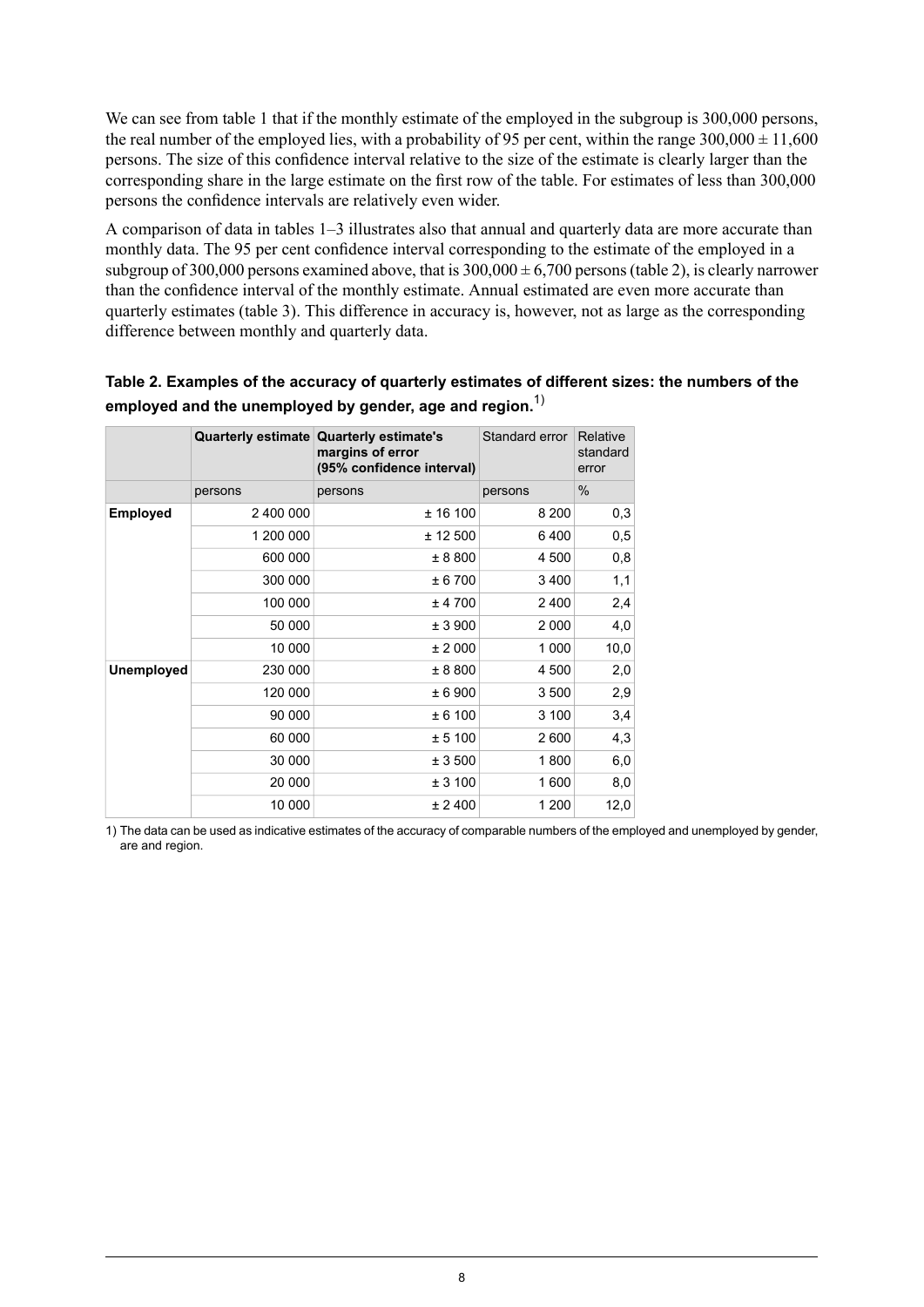**Table 3. Examples of the accuracy of annual estimates of different sizes: the numbers of the employed and the unemployed by gender, age and region.**1)

|                   | Annual<br>estimate | <b>Annual estimate's</b><br>margins of error<br>(95% confidence interval) | Standard error | Relative<br>standard<br>error |
|-------------------|--------------------|---------------------------------------------------------------------------|----------------|-------------------------------|
|                   | persons            | persons                                                                   | persons        | $\%$                          |
| <b>Employed</b>   | 2 400 000          | ± 15700                                                                   | 8 0 0 0        | 0,3                           |
|                   | 1 200 000          | ± 11400                                                                   | 5800           | 0,5                           |
|                   | 600 000            | ± 7800                                                                    | 4 0 0 0        | 0,7                           |
|                   | 300 000            | ± 6100                                                                    | 3 100          | 1,0                           |
|                   | 100 000            | ± 3300                                                                    | 1700           | 1,7                           |
|                   | 50 000             | ± 2500                                                                    | 1 300          | 2,6                           |
|                   | 10 000             | ± 800                                                                     | 400            | 4,0                           |
| <b>Unemployed</b> | 230 000            | ± 7100                                                                    | 3 600          | 1,6                           |
|                   | 120 000            | ± 5700                                                                    | 2 900          | 2,4                           |
|                   | 90 000             | ± 4500                                                                    | 2 3 0 0        | 2,6                           |
|                   | 60 000             | ± 3500                                                                    | 1800           | 3,0                           |
|                   | 30 000             | ± 2400                                                                    | 1 200          | 4,0                           |
|                   | 20 000             | ± 2000                                                                    | 1 000          | 5,0                           |
|                   | 10 000             | ± 1 600                                                                   | 800            | 8,0                           |

1) The data can be used as indicative estimates of the accuracy of comparable numbers of the employed and unemployed by gender, are and region.

## Statistical description of the reliability of estimation

The estimation procedure of the Labour Force Survey is based on the calibration of weights in which the original sample weights calculated on the basis of the sample design are adjusted with a regression model to get the desired population distributions.

The accuracy of estimates is evaluated on the basis of their standard error. **Standard error** (the square root of the sample variance) describes how neatly the value of the parameter estimated from the observations is concentrated around the parameter of the population. The magnitude of the standard error is affected by sample design, the number of observations in the relevant population or subgroup, variation due to the distribution of the research variable as well as properties of the mathematical formula.

Key figures of reliability derived from the standard error are the confidence intervals and relative standard error. **Confidence interval** describes the width of the range in which the real value of the parameter is relative to the estimate calculated from the sample. When calculating the confidence interval, the desired level of risk is fixed. The 5 per cent risk level applied in the Labour Force Survey meansthat if the samples were drawn again, in 95 cases out of one hundred the real value of the parameter would be within the confidence interval and in 5 cases out of one hundred it would be outside the confidence interval.

**Relative standard error** (variation coefficient) isthe percentage share of the standard error of the estimate. Proportioning the standard error to the estimate's size removes the effect of the scale of the variable. Hence the values of the relative standard error of different variables and the values of the standard error of the same variable in different subgroups are easy to compare with one another.

In the monthly and quarterly data of the Labour Force Survey, the estimator of the standard error is the variance estimator of the generalised regression estimator (GREG). The statistical accuracy of the annual estimates and its evaluation is also affected by the fact that the sample of the Labour Force Survey changes gradually during the year. In consecutive quarters 60 per cent of the respondents are the same. During one year 90 per cent of the interviewees have been interviewed at least twice. The responses given by the same persons in different interviews during the year correlate to one another if the person's labour market status does not change between interviews. To account for this co-dependence of responses, the Labour Force Survey uses an approximation of single stage cluster sampling in which a cluster internal variance is calculated for persons interviewed several times during the year. Clusters are formed on the basis of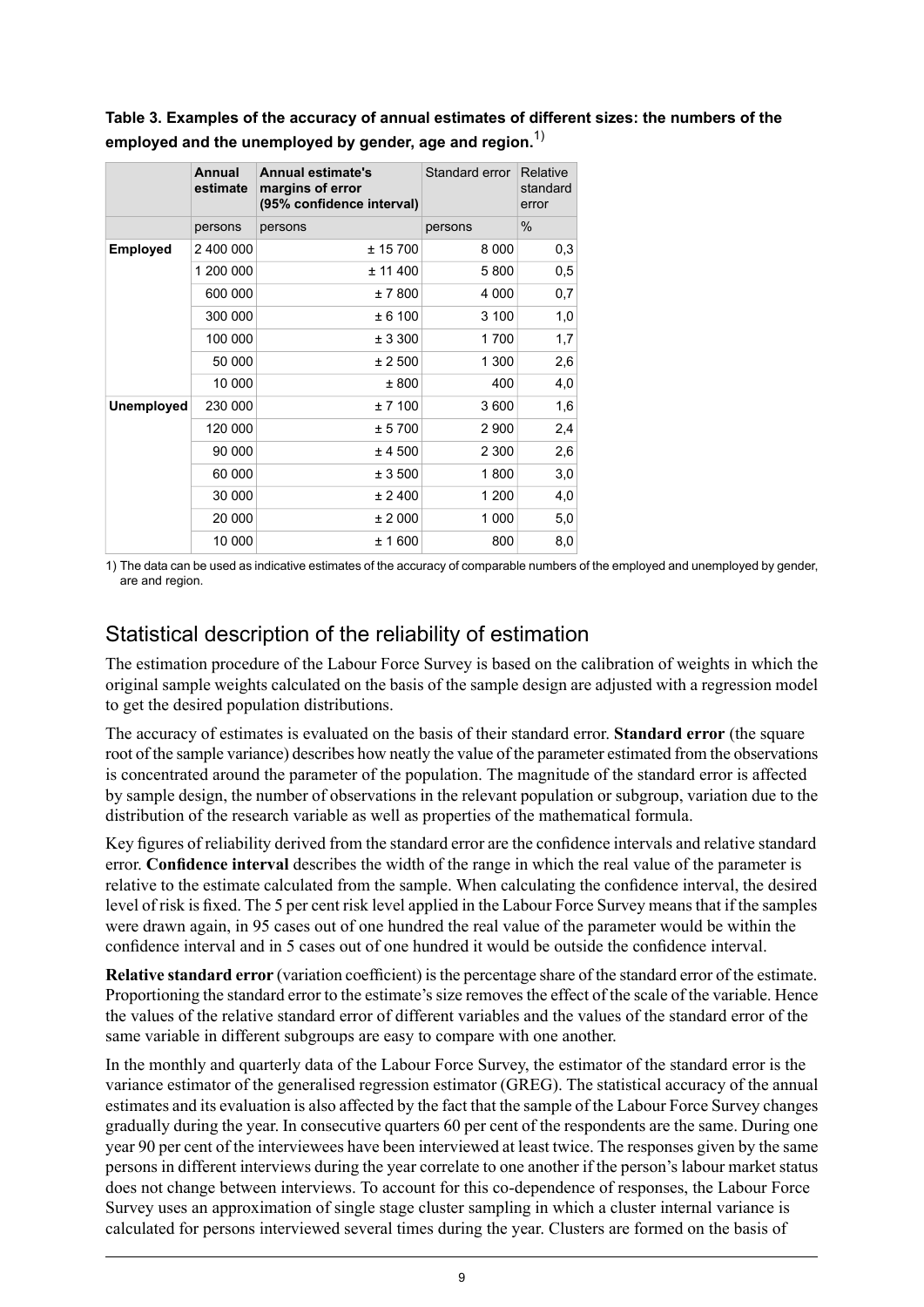interviewee's age. Cluster internal variance is zero it the interviewee's labour market status does not change during the year between different interviews.

For example, the standard error calculated for annual estimate of the unemployed in a subgroup of 230,000 persons is 3,600 persons and the confidence interval is  $230,000 \pm 7,100$  persons. If the interviews on which the annual estimate is based had all been with different persons, the standard error of the estimate of the unemployed would have been 2,300 persons and the confidence interval  $230,000 \pm 4,500$  persons. Interviewing the same persons again in different quarters of the year explains why the difference in the accuracy of the annual and quarterly data of the Labour Force Survey is not as large as could be expected on the basis of the number of interviews conducted.

## 4. Timeliness and promptness of published data

The results of the Labour Force Survey are released monthly, quarterly and annually. Quarterly and annual results are the averages of monthly results, i.e. they describe the situation on an "average" week during the survey period. Data on labour input are sums of the results of periods. The released data are final. Only seasonal adjustment slightly alters the latest seasonally adjusted monthly results. Monthly data are released approximately three weeks from the end of the survey month. Quarterly data are released simultaneously with the last monthly data of each quarter. Quarterly data are statistically more reliable than monthly data and contain more detailed data on, among other things, employment and labour input by industry and more specific regional data. The most detailed results are published in annual statistics. Quarterly deliveries of data are made to the Eurostat, the Statistical Office of the European Communities, which are used to compile statistics on EU Member States.

### 5. Accessibility and transparency/clarity of data

The results of the Labour Force Survey are published in the Labour market series of Official Statistics of Finland. The key monthly, quarterly and annual results are released on predefined days on the Internet on the home page of the Labour Force Survey [http://tilastokeskus.fi/til/tyti/index\\_en](http://tilastokeskus.fi/til/tyti/index_en). The links on the home page lead to, among other things, a description of the statistics, concepts and definitions as well as the free of charge tables from the statistical databases of the Labour Force Survey (StatFin). Data are also available over the Internet from Statistics Finland's chargeable time series database (ASTIKA). Eurostat publishes quarterly and annual Labour Force Survey data on its own website.

The annual publication of Labour Force Statistics contains a review of the past statistical reference year, definitions of key concepts, descriptions of the classifications used, time series and annual tables as well as this Quality description of Labour Force Survey. In addition, Labour Force Survey data are published regularly in the Statistical Yearbook of Finland and in the Bulletin of Statistics. Chargeable special compilations can be requested from the Labour Force Survey information service.

Labour Force Survey data are not released outside Statistics Finland in identifiable form (Statistics Act 280/2004, Personal Data Act 523/1999). Data can be released only on the basis of a separate application for licence to use statistical data and without identifiers for scientific research and statistical surveys. Data adjusted for the EU Labour Force Survey are delivered to Eurostat, the Statistical Office of the European Communities without identifiers. The Labour Force Survey data are protected according to the protection class defined in Statistics Finland's data protection guidelines. A register description can be found (in Finnish) at: [http://www.stat.fi/meta/rekisteriselosteet/rekisteriseloste\\_tyovoimatutkimus.html.](http://www.stat.fi/meta/rekisteriselosteet/rekisteriseloste_tyovoimatutkimus.html)

Information service: [tyovoimatutkimus@stat.fi](mailto:tyovoimatutkimus@stat.fi) and tel. +358 29 551 1000.

## 6. Comparability of statistics

A monthly Labour Force Survey, initially called Labour Force Inquiry, has been conducted since 1959. During this time the data content, data collection methods and methodology have been revised on several occasions. A comparable time series of the key data exists since 1989.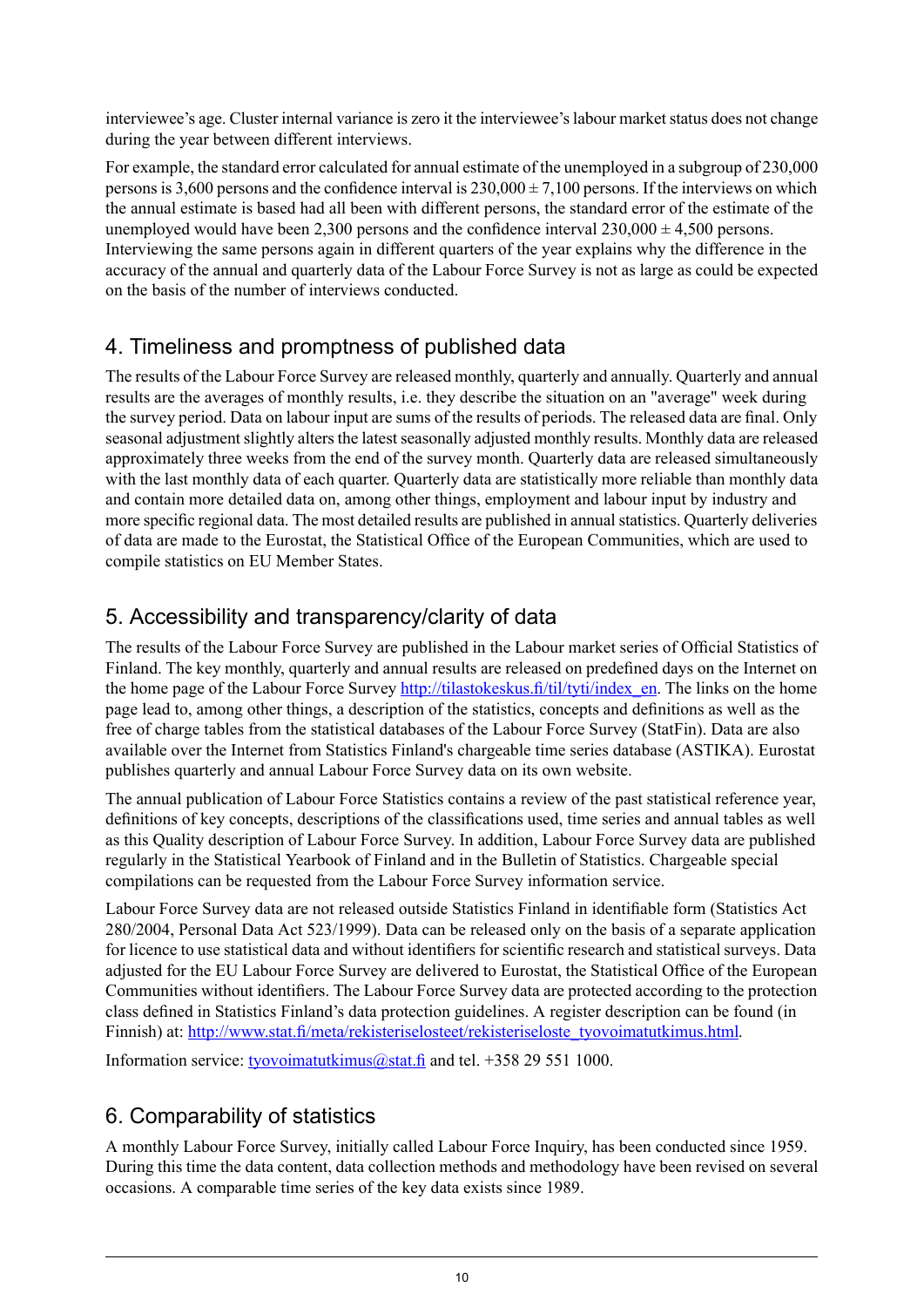Initially, the inquiry with a somewhat limited data content was conducted as a postal survey. In 1976 the data content was expanded and the methodology modernised. During 1977–1993 the survey consisted of a monthly inquiry and supplementary annual interviews conducted over the telephone. The data collection of the monthly inquiry was changed in 1983 from a postal survey to telephone interviews, as a result of which non-response dropped from 30 to 4 per cent.

When Finland joined the European Union the Labour Force Survey was harmonised with the EU Labour Force Survey. At the beginning in 1995–1998, the data for the EU Labour Force Survey were collected as a separate interview survey in March-May. The monthly survey was gradually revised to correspond to the EU Labour Force Survey. The contents of the monthly survey were extended, computer-assisted telephone interviews (CATI) were introduced in the data collection and the concepts and definitions were harmonised to correspond better than before to the EU and ILO guidelines and recommendations. The definition of an unemployed person was revised in May 1998 and the published time series were retrospectively revised to correspond with the new definitions starting from 1989.

In April 1999 the Labour Force Survey's data content was widened again with the combining of the monthly survey and the EU Labour Force Survey into a single, continuous Labour Force Survey. As of the beginning of 2000 the survey changed over into a continuous survey week, whereas previously data for each month had been collected in one survey week. This changeover affected data on working days and hours worked, which are not fully comparable with earlier data starting from the beginning of the year 2000. Starting from 2003 the data content of the survey widened with the so-called household module which is collected from a subsample. A new data collection questionnaire was introduced in 2008. In consequence of this the data content of the survey became slightly revised and collection of some of the data was started from a subsample, whose data are only used as annual data.

### 7. Coherence and consistency/uniformity

In addition to the Labour Force Survey Statistics Finland's statistics related to the labour market include the Job Vacancy Survey, the Quality of Work Life Survey, statistics on labour disputes, statistics on accidents at work as well as register-based employment statistics (RES).

Of these the RES provide data on the labour market activities of the population. The data in them differ from those of the Labour Force Survey due to the data collection method and the definitions of the employed and the unemployed. The RES are based on total data derived from the administrative data of different authorities. The RES data on a person's activities mainly describe the last week of the year. RES data on unemployment are based on the Ministry of Economic Affairs and Employment's register of unemployed job seekers. The statistics take good 18 months to complete; preliminary data are ready within about a year. Since the employment statistics represent total data, they offer better regional data (incl. data by municipality) as well as better data on small population groups, e.g. small industries and occupations, than the Labour Force Survey. The concepts of the employment statistics based on administrative registers are not internationally comparable.

Statistics Finland uses the Labour Force Survey data in the compiling of National Accounts. This is among the reasons why the definitions of the key concepts in the Labour Force Survey, such as population, employment and working hours, follow as closely as possible the recommendations for National Accounts (the UN System of National Accounts, SNA, and the European System of Accounts, ESA). The Labour Force Survey definition of the public sector is somewhat different from the classification of sectors in National Accounts. In National Accounts, conscripts are classified as employed according to ILO recommendations, whereas in the Labour Force Survey conscripts are outside the labour force.

The results from the Finnish Labour Force Survey published by Eurostat, the Statistical Office of the European Communities, differ from those published in Finland in that conscripts are not included in the statistics published by Eurostat. In most EU countries conscripts are not included in the target group of the Labour Force Survey, i.e. population living in private households. This causes differences especially in the results concerning the 15 to 24 age group. In the figures published by Finland persons performing their conscript duty are included in the population outside the labour force. In some cases differences can arise from the fact that Eurostat's figures include the whole population living in private household whereas in Finland the figures only include those between the ages of 15 and 74.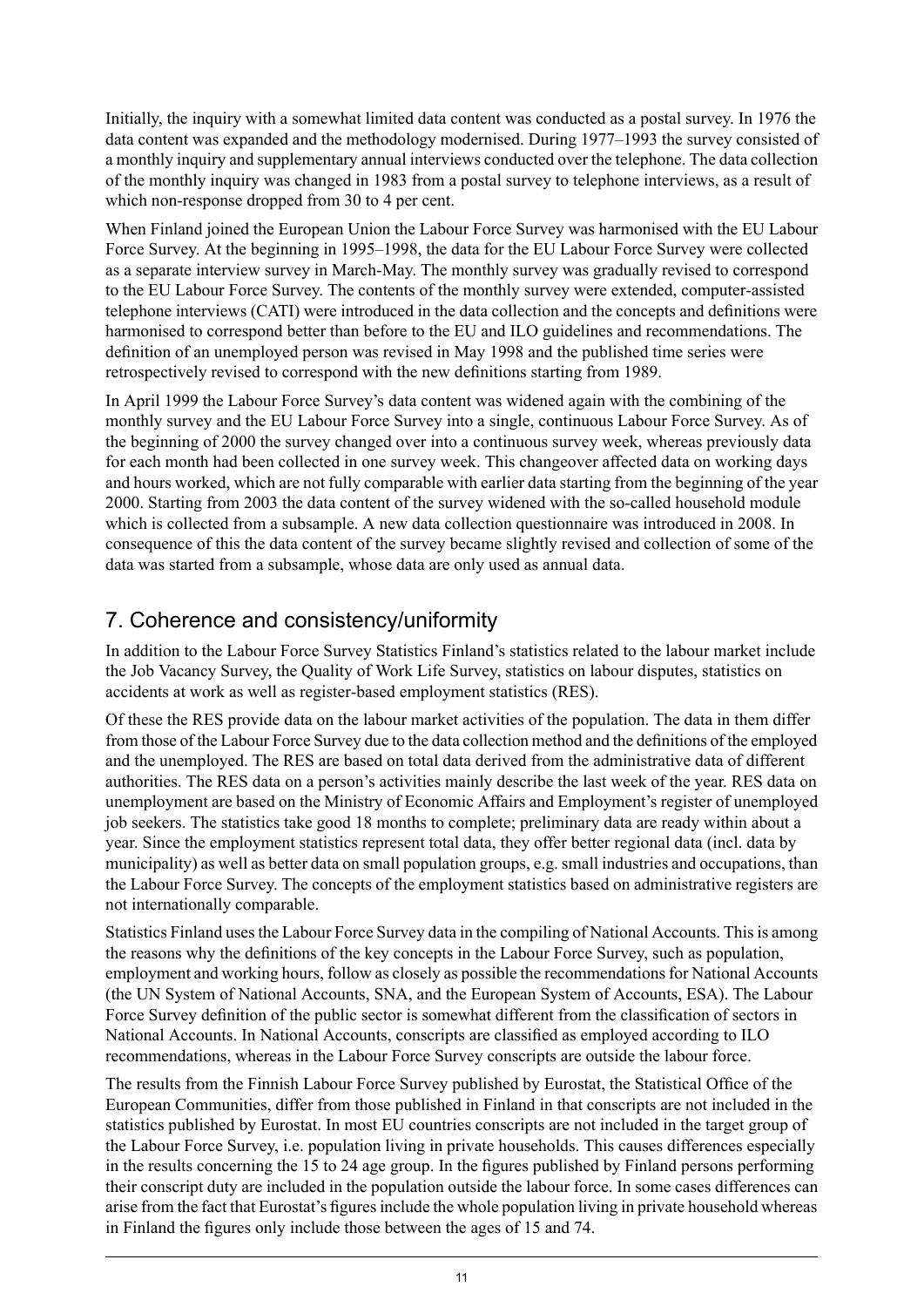The Ministry of Economic Affairs and Employment also publishes data on unemployed job seekers. The Ministry's data derive from register-based Employment Service Statistics, which describe the last working day of the month. The definition of unemployed applied in the Employment Service Statistics is based on legislation and administrative orders which make the statistical data internationally incomparable. In the Employment Service Statistics an unemployed person is not expected to seek work as actively as in the Labour Force Survey. There are also differences in the acceptance of students as unemployed. More detailed information about differences between the statistics is available: [http://tilastokeskus.fi/til/tyti/tyti\\_2016-08-23\\_men\\_001\\_en.html.](http://tilastokeskus.fi/til/tyti/tyti_2016-08-23_men_001_en.html)